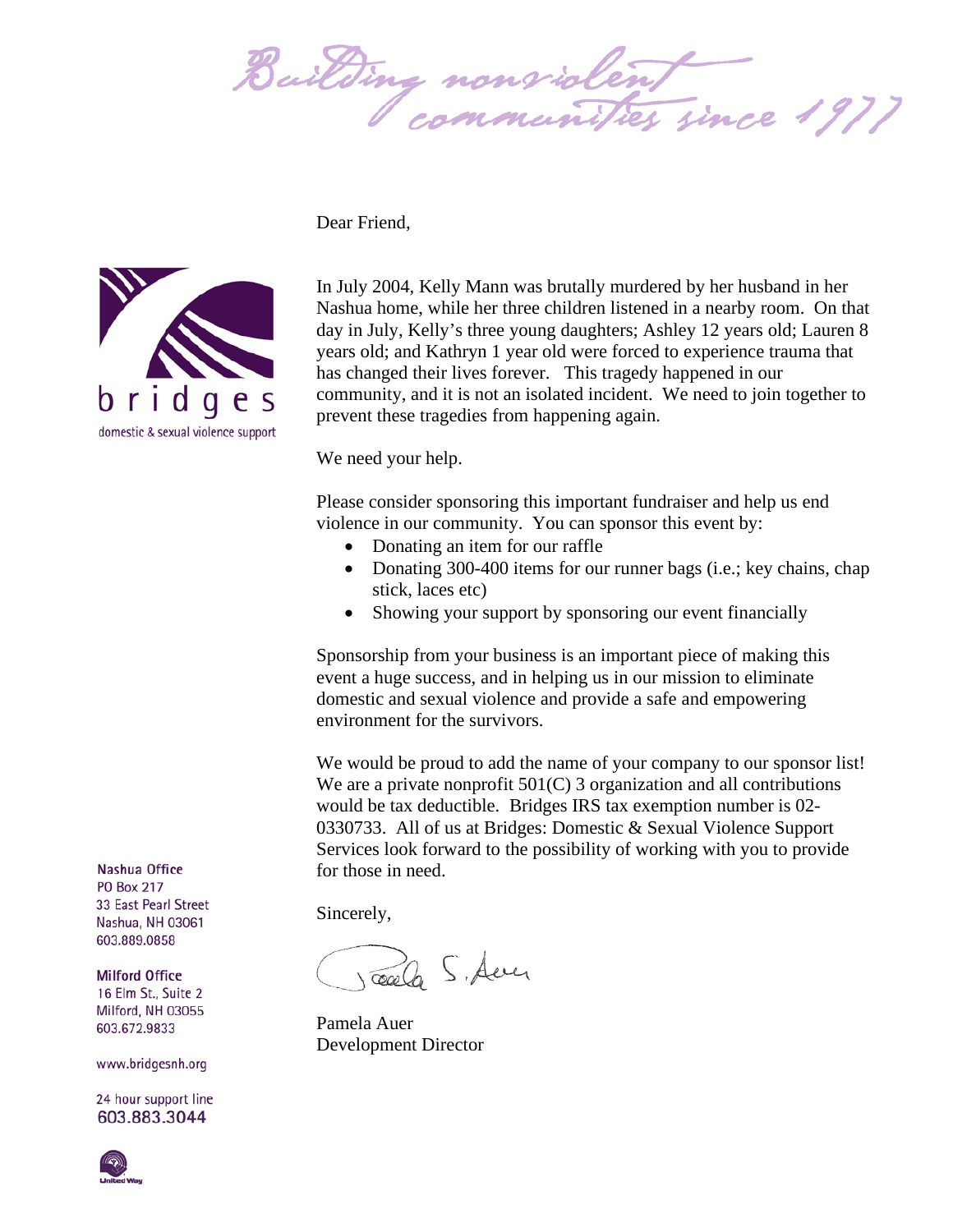**16 th Annual Bridges** 

### **Kelly Mann Memorial Run**

 **The following sponsorship levels were created and named by Lauren and Ashley Mann:**

# \$5,000

#### **Angel Sponsor- In-kind or Cash Contribution**

barricade signage at the start and finish line; logo on print advertisements, poster, and direct mail, inclusion in radio and television promotions, inclusion in sponsorship poster, opportunity to provide product samples at the event or in runner bags, and logo placed on t-shirt.

## \$2,500 **Lifting Hearts Sponsor- In-kind or Cash Contribution**

logo on poster, inclusion in radio and television promotions, inclusion in sponsorship poster, opportunity to provide product samples at the event or in runner bags, and logo placed on t-shirt.

### \$1,000 **Reach for the Sky Sponsor- In-kind or Cash Contribution**

logo on poster, inclusion in sponsorship poster, opportunity to provide product samples at the event or in runner bags, and logo placed on t-shirt.

#### \$750 **Fight For Your Rights Sponsor - In-kind or Cash Contribution**

inclusion in sponsorship poster, opportunity to provide product samples at the event or in runner bags, and logo placed on t-shirt.

## \$500 **Helping Hands Sponsor - In-kind or Cash Contribution**

opportunity to provide product samples at the event or in runner bags, and logo placed on t-shirt.

**Fun Run Sponsor - In-kind or Cash Contribution** logo placed on t-shirt.

If you have any questions, please call Pamela Auer, Development Director at 603.889.0858.